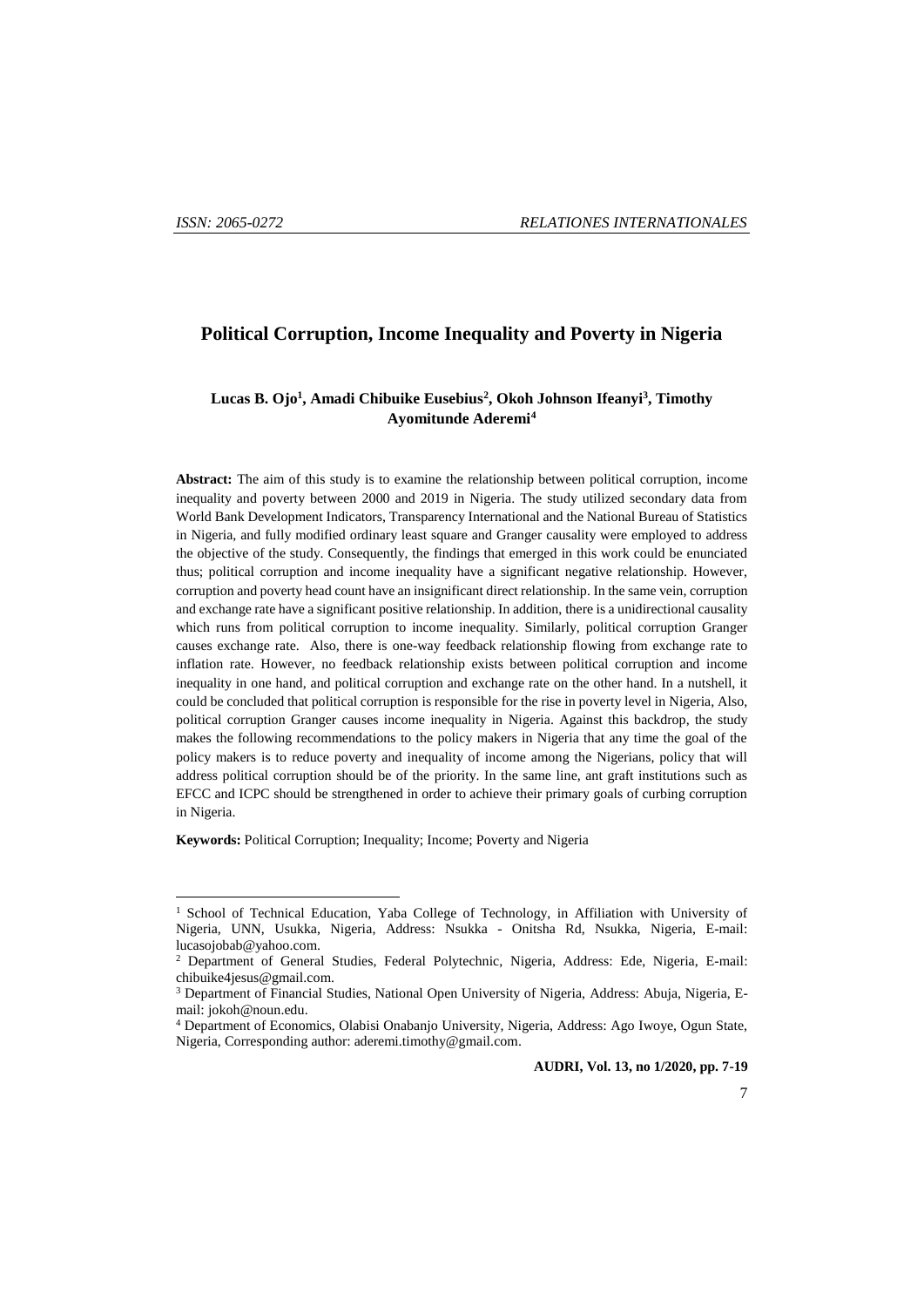### **1. Introduction**

The issues surrounding corruption, income inequality and poverty have been a serious subject of debate in developing countries (Ajisafe, 2016; Ikubaje, 2014; Obazee, 2014; Rothstein & Holberg, 2011; Eichengreen & Gupta, 2011). The trio are regarded as an undisputed colossal disaster in any country. In many developing economies, income inequality and poverty in which they are experiencing currently could not be totally detached from the corrupt practices of their past and present public office holders. However, in the case of Nigeria, poverty is multidimensional, ranging from lack of access to public goods and services, illiteracy and exploitation, insecurity of food, life and property, bad governance and poor income (Aye, 2013).

Nigeria is one of the few oil rich countries in the world, yet majority of its population wallow in abject poverty. Whereas, a small group of politicians and elites enjoys the nation`s ever-expanding wealth. In Nigeria, distribution of resources is skewed in favour of the rich. The exorbitant cost of governance reinforces income inequality and poverty because the Nigerian law makers are one of the highest paid in the universe, with basic annual salary of \$118,000, in which their huge various allowances could not be accounted for. This basic salary is 63 times bigger than GDP per capita of the country. In the same vein, management of public resources are subjected to the whip and caprices of the political office holders. This has facilitated exponential rate of political corruption in Nigeria. From 1960 to 2005, the Economic and Financial Crimes Commission (EFCC) reported that, public office holders had stolen over \$20 trillion from the Nigerian treasury. These stolen funds are bigger than GDP of USA in 2012. Against this backdrop, empirical investigation into the nexus between political corruption, income inequality and poverty in Nigeria is highly imperative. Therefore, it is very urgent to embark on extensive research on how political factors, especially political corruption drives extreme income inequality and poverty in Nigeria

## **1.2. Brief Statement of the Problem**

In the past few decades, the gap between the poor and the rich has been continuously growing in an alarming rate in Nigeria. Despite the fact that Nigeria is the biggest economy in Africa,  $6<sup>th</sup>$  highest exporter of crude oil in the world, yet the country is the headquarters of poverty (Aderemi *et al*. 2020; Adebayo, 2018; WDI, 2018). Before Nigeria slipped into economy recession in 2015, it is paradoxical that poverty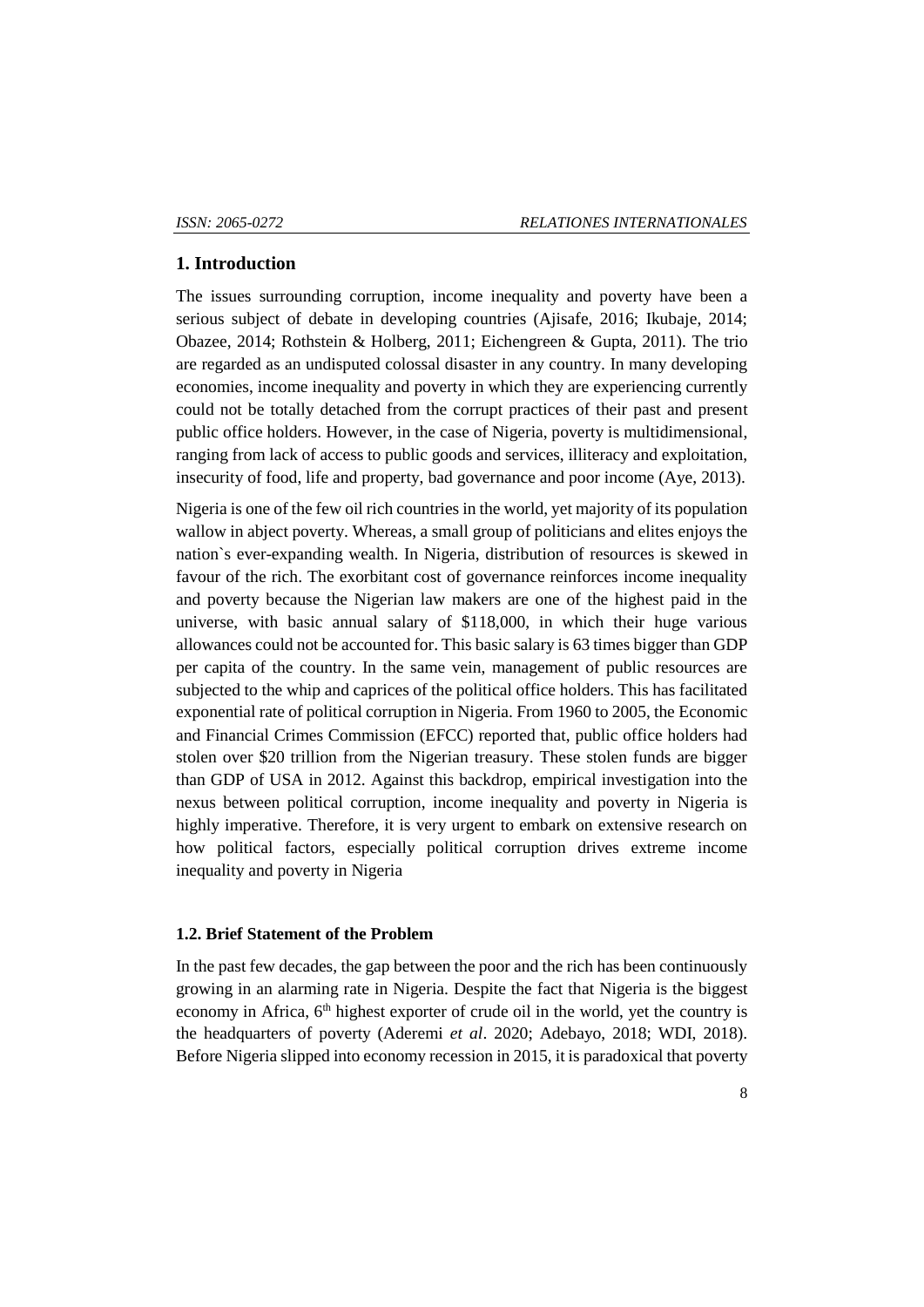and inequality were growing rapidly in the presence of economic prosperity in the country. For instance, in the period of 2000s, the Nigerian economy grew above 7% on average. Nevertheless, people living below national poverty line rose in 2004 from 69 million to 112 million in 2010, which is 67.3% increment in less than a decade. In the same vein, income inequality measured by the Gini Index rose in 2003 from 40% to 43% in 2009 (NBS, 2012).

However, corruption has been identified as one of the principal factors orchestrating poverty, income inequality and underdevelopment in an economy (Ellis, 2015; Gupta *et al*., 2002; Li, Xu & Zou, 2000). In the mist of rising poverty level and income inequality in Nigeria, corruption rate continues to expand exponentially. And this has received a global attention in the recent times. In 2013, Nigeria was ranked the third most corrupt country in ECOWAS sub region and  $144<sup>th</sup>$  out 177 countries, and moved to  $148<sup>th</sup>$  out of 180 countries in the globe (Transparency Int`l., 2018). This above scenario has sparked off the issues of concerned among various scholars and policy makers whether political corruption provokes income inequality and poverty in Nigeria. These issues of concern require a very urgent empirical investigation in order to mitigate their possible danger on the economy and humanity in Nigeria. In view of the above, the study raise these research questions. What are the channels of transmission mechanism through which political corruption stimulates income inequality and poverty in Nigeria? What are the effects of political corruption on income inequality and poverty in Nigeria?

Despite the fact that Nigeria is blessed with both abundant natural and human resources, income inequality and poverty have been on a perpetual increase. Meanwhile, the Nigerian society is bewildered with wrong policy formulation and implementation due to corruption. Against this backdrop, this study will move the frontiers of knowledge by examining the nexus between political corruption, income inequality and poverty in Nigeria. Hence, the relevant recommendations with respect to the reduction in income inequality and poverty, and improvement in good governance in Nigeria, and by extension, Africa could be an eye opener for the achievement of both SDGs and 2063 African Agenda.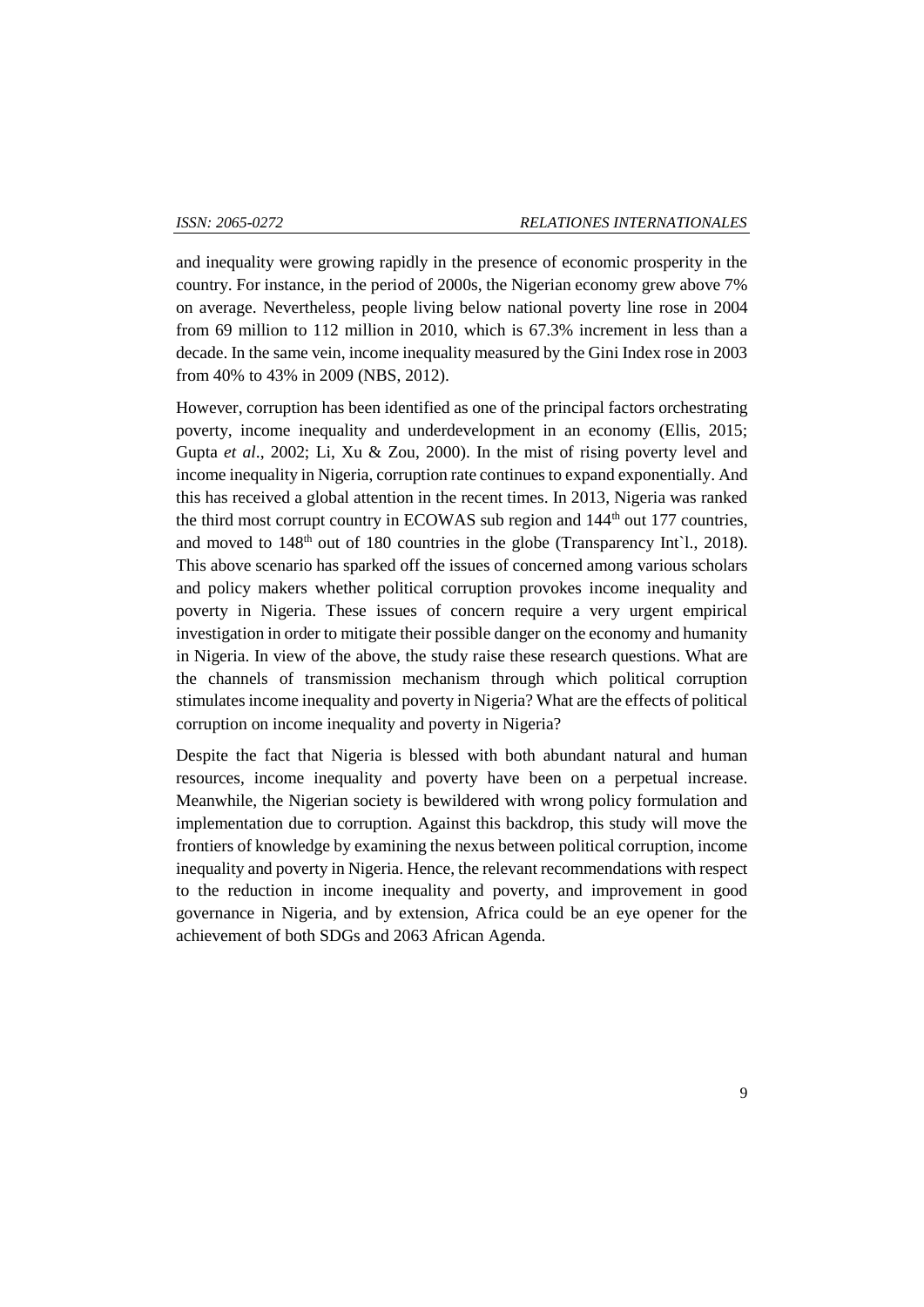## **2. Literature Review**

Over the years, various studies have been carried out in examining the nexus between corruption, inequality and poverty. It is imperative to present the findings of past empirical studies in this section of the paper.

In a study carried out by Ajisafe (2016), an Autoregressive Distributed Lag (ARDL) model was used to analyse how corruption and poverty were related in Nigeria over the period of 1986 to 2014. The study concluded by establishing that corruption caused a devastating effect to citizens` welfare through reduction of health and education expenditures, including other social services thereby leading to a rise in poverty level in the country. In another study that focuses on a panel analysis of 97 developing economies, Vahideh, Zakariah and Hesam (2010) applied a Granger causality approach to examine a dynamic relationship between corruption and poverty from 1997 to 2006. It was argued in the study that two-way feedback existed between poverty and corruption in the study. While applying both indirect and direct measures,

In a panel analysis of ten Asian countries, Chiung-Ju Huang (2012) used a vector error correction in appraise the link between corruption, income inequality and economic growth. The study discovered that economic growth was not retarded by corruption. It was also revealed in the study that a direct link existed between economic growth and inequality of income.

Estefania (2010) examined the connection between corruption and poverty in 18 countries in Latin America. The author reinforced that a significant inverse link existed between corruption and the level of poverty.

Osabohien *et al*. (2020) employed fixed and random effect methods to analysis the relationship between social protection programmes, poverty and inequality in Africa between 2000 and 2017. The authors submitted that provision of social protection had a negative impact on poverty and inequality simultaneously. Mohammad (2013) used Autoregressive distributed lag model (ARDL) to assess linkage between income inequality, corruption and economic growth. It was discovered from the work that a long run convergence existed between income inequality, corruption and economic growth. It was also discovered that corruption led to a negative impact on the growth of the Nigerian economy.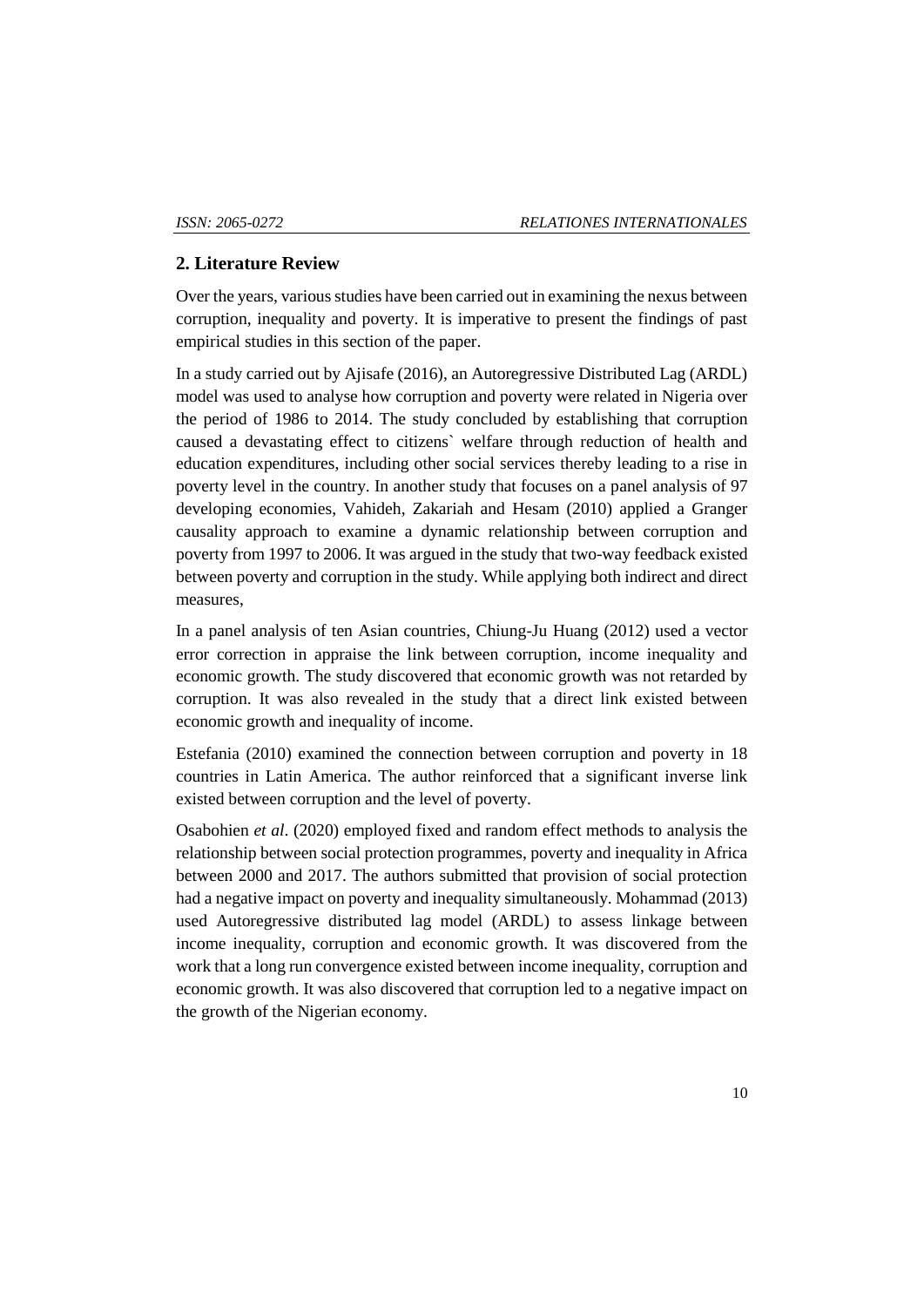However, Ellis (2012) posited the primary cause of poverty was not corruption but if facilitated poverty via a decrease in public services in terms of quality and quantity of education, health, housing etc. which the masses enjoy.

In the same vein, study carried out by Action Aid Report (2015) in which nexus between corruption and poverty was evaluated in Nigeria with the aid of content analysis. It was discovered from the study a strong correlation existed between poverty and corruption in the country. Also, the corruption perception index of Nigeria was very high and the reverse was the case of the Human Development Index. Eichengreen and Gupta (2011) employed fixed and random effects approach to assess the linkage between corruption, economic growth and poverty in 72 countries. The finding from the study argued that per capita income was reduced due to corruption. Economic growth of poor countries were more afflicted by corruption than mixed countries. Age and Wokekoro (2012) applied ordinary least square to investigate the relationship between corruption and sustainable economic development in Nigeria. The authors asserted that the major contributors of corruption in Nigeria are lack of transparency, high level of poverty and unemployment, weak institutional system, weak legal system and high rate of political interferences in ant graft agencies in the country. In another related work, Adenike (2013) assessed how corruption affects the growth of the Nigerian economy between 1980 and 2009 with the application of regression analysis alongside Granger causality test. The findings from the study posited that corruption per worker had a direct relationship with output per worker. Whereas, the reverse is its relationship with capital expenditure, educational expenditure and investment from private sector. Also, a unidirectional causality runs from output worker to corruption per worker.

Consequently, Wickberg (2012) submitted that corruption orchestrated poverty via the influence it reverberated on income, distribution of resources and accessibility of services. In another perspective, Justesen and Bjornskov (2014) enunciated that the poor were much more vulnerable to offer bribes to officials of the government before obtaining services from them. The authors argued further that poverty led to a rise in the frequency of which individuals encounter demands for bribes in the process of getting services from government officials, especially in urban centres.

Conclusively, past studies have shown various impacts of corruption on economy. However, its impacts on poverty and income inequality still remain a bone of contention Nigeria in the recent times. Hence, the importance of this work.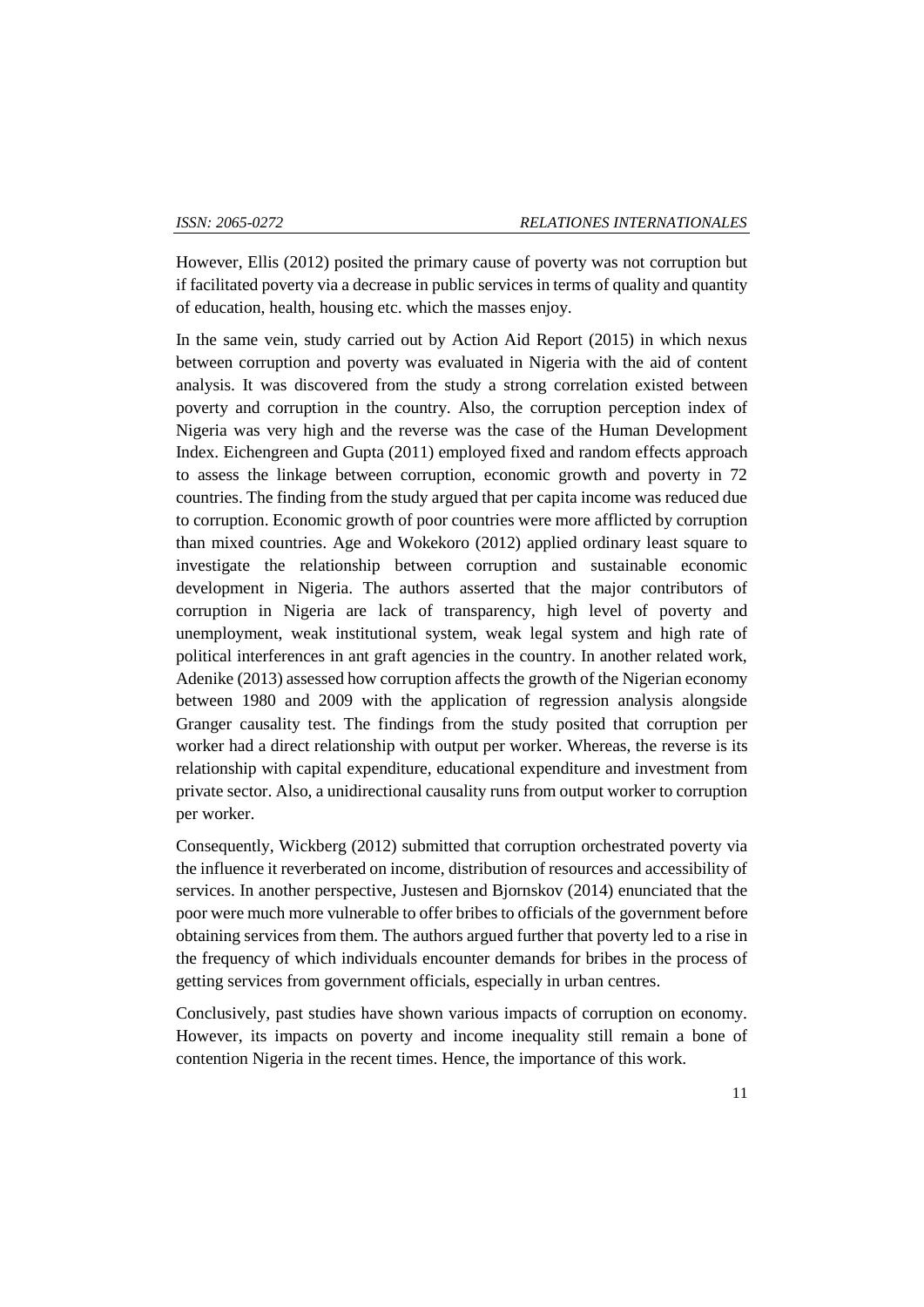### **3. Methodology and Data**

This study adopted an ex-post facto research design. This research design is considered appropriate for this study because its main interest is to explore the viable relationship and describe how the explanatory variable predicts variation in the dependent variable. The study covered the period of 2000 to 2019. It is should be stressed that 2000 was adopted as the base year because uninterrupted democracy started in 1999 in Nigeria. Also, the study utilized quantitative data for its empirical analysis. To be explicit, Poverty head count was used to measure poverty index. These data were extracted from the World Bank Development Indicators (WDI) for Nigeria. In the same vein, corruption index provided by International Country Risk Guide will be used as proxy for control of corruption, and sourced from the Freedom House now known as Transparency International. Income inequality data were equally obtained from the National Bureau of statistics in Nigeria.

### **3.1. Empirical Model**

In estimating the relationship between the variables of interest in this work, the relevant model to achieve this could be adopted from the works of Ajisafe (2016), Adeleye and Eboagu (2019), Matthew *et al*. (2019) and Osabohien *et al.* (2020) by eliminating some variables that are not relevant to this study.

 $PCR = F (INQ, PTY, EXR, INF)$  (2)

Linearizing model (2) in log form is expressed as follows:

$$
PCR = \gamma 1 + \gamma 2INQ + \gamma 3PTY + \gamma 4EXR + \gamma 5INF + u \tag{3}
$$

It is important to state that PCR is used to denote political corruption, and is measured by corruption perception index. INQ is used to proxy income inequality, and is measured by Gini index. PTY is used to capture poverty level, and is measured by poverty head count at \$1.25 PPP 2005. EXR is official exchange rate in Nigeria and INF is inflation rate, measured by consumer price index, u is error term which captures other variables outside the model. t ranges from 2000 to 2018. The apriori expectation of the model could be stated as follows  $\gamma$ 2,  $\gamma$ 3,  $\gamma$ 4 and  $\gamma$ 5 >0.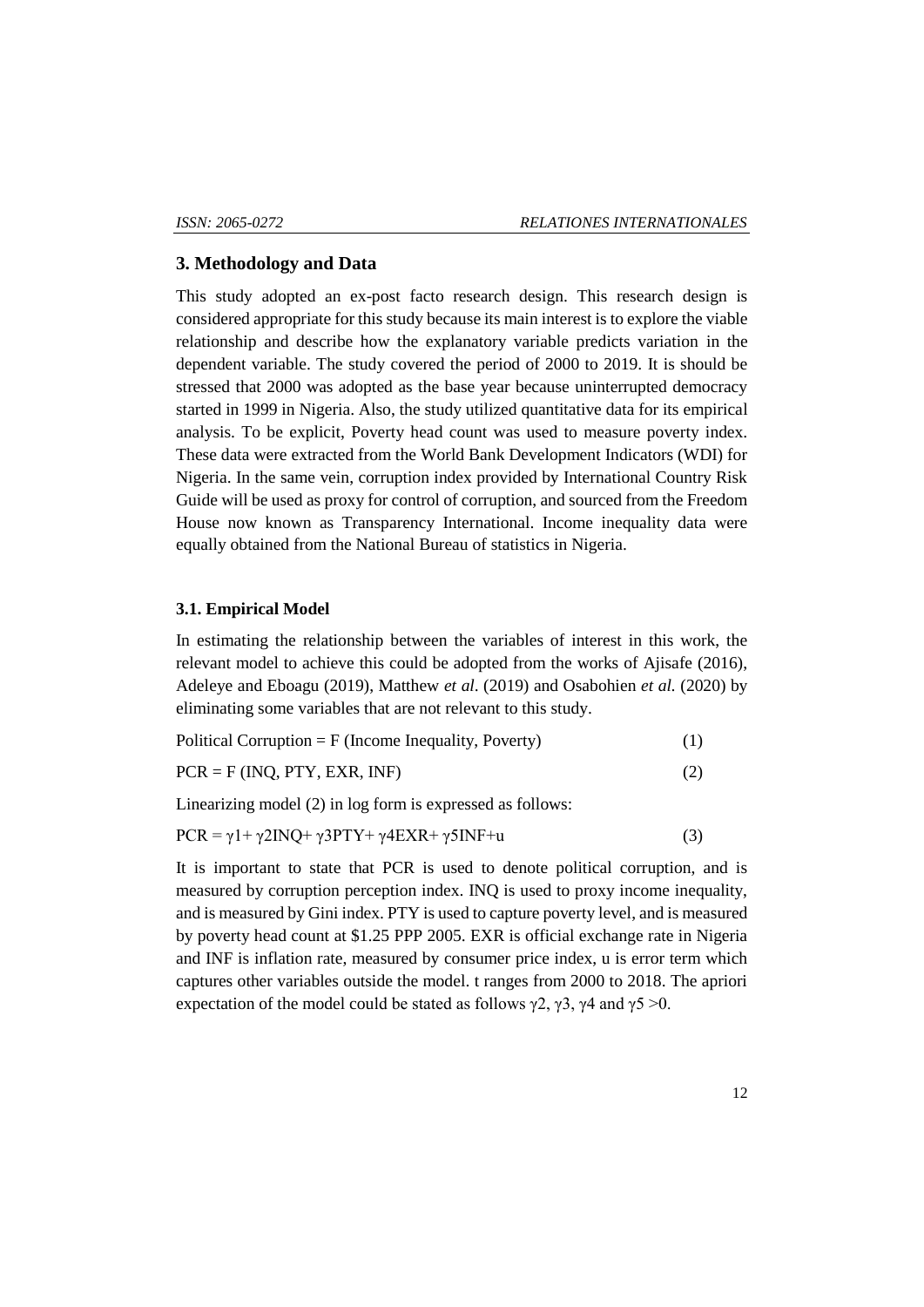## **3.2. Discussion of Results**

| Descriptiv      | <b>PCR</b>  | <b>INQ</b>  | PTY      | <b>EXR</b> | <b>INF</b> |
|-----------------|-------------|-------------|----------|------------|------------|
| e Statistics    |             |             |          |            |            |
| Mean            | 2.242105    | 0.538293    | 66.43295 | 167.6973   | 12.41316   |
| Median          | 2.200000    | 0.577241    | 65.68000 | 148.8802   | 12.22000   |
| Maximum         | 2.800000    | 0.588793    | 79.60400 | 360,0000   | 18.87000   |
| Minimum         | 1.400000    | 0.488273    | 58.40400 | 102.1052   | 5.380000   |
| Std.            | 0.451314    | 0.048828    | 5.407106 | 73.99777   | 4.066190   |
| Deviation       |             |             |          |            |            |
| <b>Skewness</b> | $-0.402683$ | $-0.096262$ | 0.551928 | 1.810230   | 0.023504   |
| Kurtosis        | 1.830711    | 1.021351    | 3.047970 | 5.038727   | 1.903503   |
| Jargue-         | 1.595882    | 3.128759    | 0.966465 | 13.66744   | 0.953574   |
| Bera            |             |             |          |            |            |
| Probabilit      | 0.450255    | 0.209218    | 0.616786 | 0.001077   | 0.620775   |
| у               |             |             |          |            |            |
| Sum             | 42.60000    | 10.22757    | 1262.226 | 3186.249   | 235.8500   |
| Sq.<br>Sum.     | 3.666316    | 0.042915    | 526.2623 | 98562.05   | 297.6102   |
| Deviation       |             |             |          |            |            |
| Observati       | 19          | 19          | 19       | 19         | 19         |
| on              |             |             |          |            |            |

#### **Table 1. Descriptive Statistics of Variables of Interest**

*Source: Authors' Work (2020)*

Descriptive statistics of data help to show the distribution of data series over time. This study examined the relationship of variables of interest over the periods of 19 years. Political corruption proxied by corruption perception index has a minimum value of 1.4 and maximum value of 2.8. The mean value of the data is greater than its standard deviation. That means these data are moderately dispersed from its mean. The data are however skewed towards negative side and Kurtosis value of less than 3. In the same vein, income inequality data possess a similar property as that of political corruption data.

Consequently, poverty head count, exchange rate and inflation rate data are moderate dispersed from their mean values because they the value of their standard deviations are less than their mean value. Meanwhile, these data are positively skewed with poverty head count, exchange rate, inflation rate having Kurtosis values of 3.047970, 5.038727 and 1.903503 respectively. It could be therefore deduced from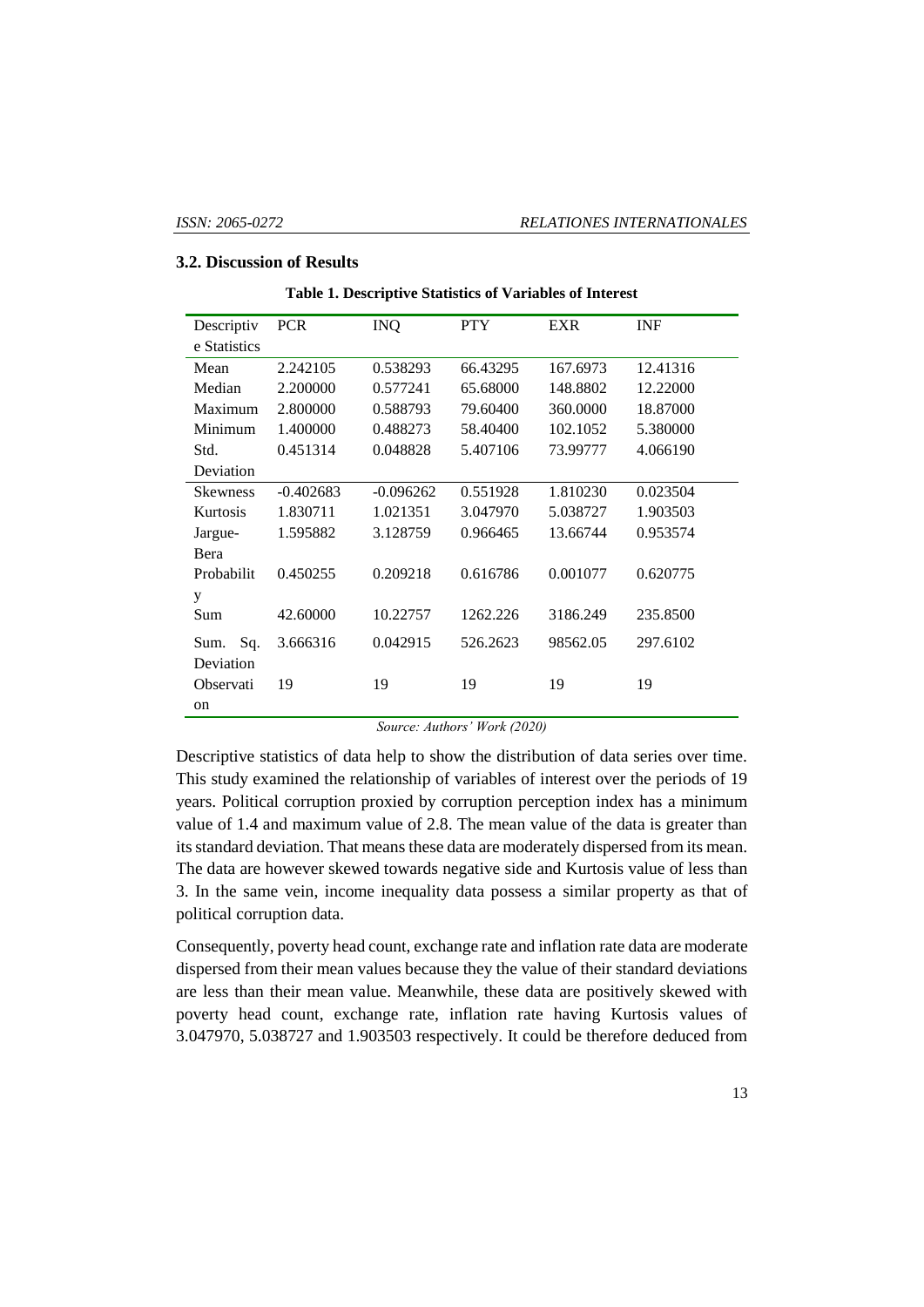the above that these data have some elements of symmetrical distribution. It could be used for further econometric analysis.

| Variabl    |             | <b>ADF</b> Test |                       |        |        |
|------------|-------------|-----------------|-----------------------|--------|--------|
| es         | Level       | Prob.           | 1 <sup>st</sup> Diff. | Prob.  | Remark |
| <b>PCR</b> | $-3.040391$ | 0.6452          | $-3.052169$           | 0.0005 | (1)    |
| <b>INQ</b> | $-3.040391$ | 0.7297          |                       |        | (0)    |
| <b>PTY</b> | $-3.040391$ | 0.0003          |                       |        | (0)    |
| <b>EXR</b> | $-3.040391$ | 0.9995          | $-3.052169$           | 0.1626 | (2)    |
| <b>INF</b> | $-3.040391$ | 0.0456          |                       |        | (0)    |
|            |             | Philip          |                       |        |        |
|            | Perron      |                 |                       |        |        |
|            | Level       | Prob.           | $1st$ Diff.           | Prob.  |        |
| <b>PCR</b> | $-3.886751$ | 0.0000          | $-3.052169$           | 0.0056 | (1)    |
| <b>INQ</b> | $-3.040391$ | 0.7297          | $-3.052169$           | 0.0056 | (1)    |
| <b>PTY</b> | $-3.040391$ | 0.0004          | .                     |        | (0)    |
| <b>EXR</b> | $-3.040391$ | 0.9995          | $-3.052169$           | 0.1626 | (2)    |
| <b>INF</b> | $-3.040391$ | 0.0456          |                       |        | (0)    |

**Table 2. Unit Root Tests**

*Source: Authors' Work (2020)*

The above table presents estimated results of both the standard Augmented Dickey-Fuller (ADF) and Phillips-Perron (PP) tests which were used to examine the stationarity properties of the data. Carrying out this test becomes imperative because presence of unit root in data could inform spurious regression which could cause the policy implication of study to be biased. The above results imply that the data are mixture of I(0), I(1) and I(2) which could be spelt out explicitly as follows; political corruption and income inequality data are not stationary in their original form, while poverty head count and inflation rate data show otherwise. It is only exchange rate data that is stationary after second differencing.

**Table 3. Test for Cointegration (Johansen Cointegration Test Trace Statistics &Maximum Eigenvalue)**

| Hypothesized   | Eigenvalu | Trace Statistic           | P-Value           | Max-Eigen        | P-Value |
|----------------|-----------|---------------------------|-------------------|------------------|---------|
| No. of $CE(s)$ | e         |                           |                   | <b>Statistic</b> |         |
| None $*$       | 0.995477  | 174.6166                  | 0.0000            | 91.77619         | 0.0000  |
| At most $1 *$  | 0.937144  | 82.84040                  | 0.0000            | 47.03752         | 0.0001  |
| At most $2 *$  | 0.839608  | 35.80288                  | 0.0090            | 31.11228         | 0.0014  |
| At most 3      | 0.240159  | 4.690603                  | 0.8407            | 4.668977         | 0.7829  |
| At most 4      | 0.001271  | 0.021625                  | 0.8830            | 0.021625         | 0.8830  |
|                |           | $\cdots$<br>$\sim$ $\sim$ | $1.777$ $1.79090$ |                  |         |

*Source: Authors' Work (2020)*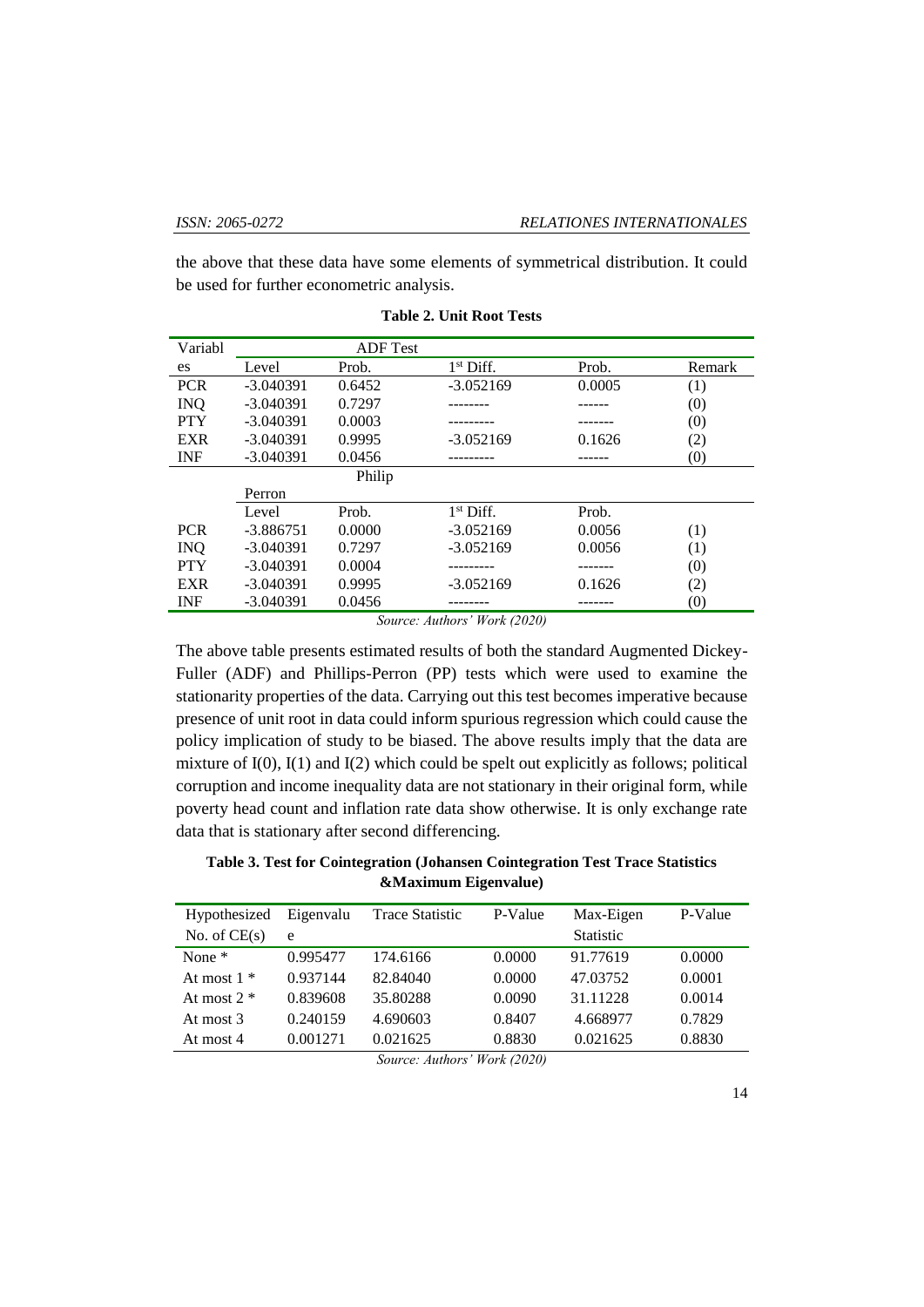While examining the long run relationship between corruption, income inequality and poverty in Nigeria, this study applied a multivariate cointegration technique developed by Johansen and Juselius (1990), and the results were presented in the above table. It could be inferred from the table that four (4) cointegration equations existed among the variables of interested as indicated by both the trace statistics and the maximal eigenvalue statistics. Therefore, a long run equilibrium relationship existed between political corruption, income inequality and poverty in Nigeria.

#### **Table 4. Relationship between Corruption, Income Inequality and Poverty**

Dependent Variable: Corruption

Method: Fully Modified Least Squares (FMOLS)

| Variables  | Coefficient | T-statistics | P-Value |
|------------|-------------|--------------|---------|
| <b>INO</b> | $-0.393361$ | 1.838057     | 0.0890  |
| <b>PTY</b> | 0.003798    | 0.217929     | 0.8309  |
| <b>EXR</b> | 0.003211    | 2.208972     | 0.0457  |
| <b>INF</b> | $-0.059237$ | 2.793359     | 0.0152  |
| R-Squared  | 0.619225    |              |         |
|            |             | .            |         |

*Source: Authors' work (2020)*

The results from the estimation of the model were shown in the table above. It could be deduced that variables such poverty head count and exchange rate followed the aprori expectation while other variables like income inequality and inflation rate showed otherwise. Similarly, the model is relatively good for the analysis due to its R-Squared which shows that 61% of the variation in the dependent variable was explained by the set of the explanatory variables, and thereby leaving 39% unexplained as a result of random error. Consequently, corruption and income inequality have a negative relationship which is significant at 10 percent level of significance. A unit change in the corruption level reduces income inequality by 39% in Nigeria. However, corruption and poverty head count have a direct relationship in Nigeria. Though, the relationship is not significant at 10% level of significance. This finding is in tandem with the submissions of Ajisafe (2016) and Wickberg (2012) in related studies. Meanwhile, the relationship is not significant at 10 percent level of significance. A unit change in corruption level brings about an increment in the poverty rate by 0.37% in the country. Corruption and exchange rate have a significant positive relationship. A unit change in corruption level leads to 0.37% rise in exchange rate in Nigeria. Whereas, corruption and inflation rate have a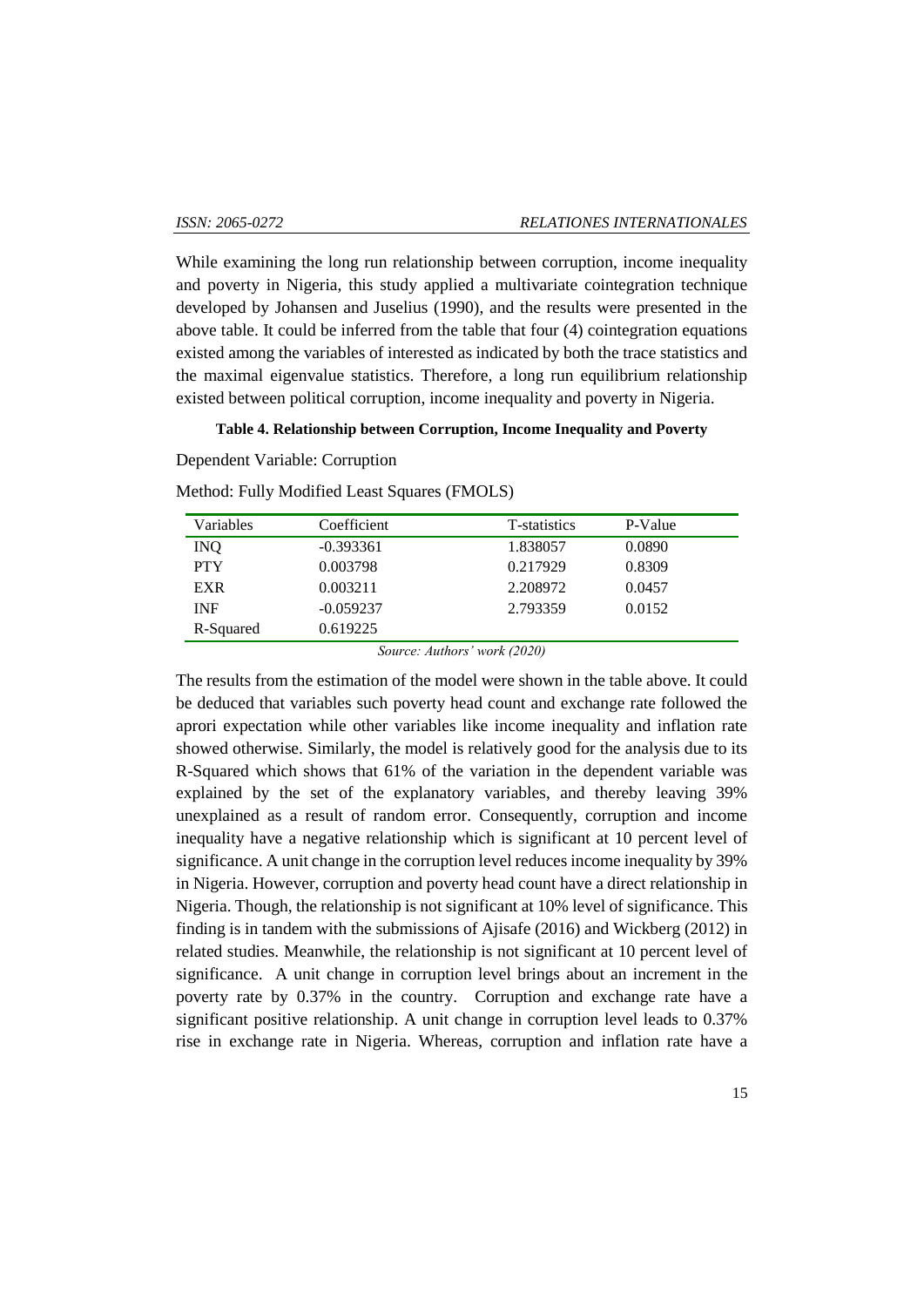significant inverse relationship. A unit change in corruption level reduces inflation rate by 5.9% in Nigeria.

| Pairwise Granger Causality Tests<br>Date: 06/09/20 Time: 05:26<br>Sample: 2000 2018<br>Lags: 2 |     |                    |        |
|------------------------------------------------------------------------------------------------|-----|--------------------|--------|
| Null Hypothesis:                                                                               | Obs | <b>F-Statistic</b> | Prob.  |
| PCR does not Granger Cause INQ                                                                 | 17  | 3.46797            | 0.0448 |
| INQ does not Granger Cause PCR                                                                 |     | 0.72910            | 0.5025 |
| EXR does not Granger Cause INQ                                                                 | 17  | 2.31699            | 0.1410 |
| <b>INQ does not Granger Cause EXR</b>                                                          |     | 1.56694            | 0.2485 |
| PTY does not Granger Cause INQ                                                                 | 17  | 0.72340            | 0.5051 |
| INQ does not Granger Cause PTY                                                                 |     | 2.14334            | 0.1600 |
| EXR does not Granger Cause PCR                                                                 | 17  | 1.12182            | 0.3576 |
| PCR does not Granger Cause EXT                                                                 |     | 4.04882            | 0.0453 |
| <b>INF</b> does not Granger Cause EXT                                                          | 17  | 2.60892            | 0.1146 |
| <b>EXT</b> does not Granger Cause INF                                                          |     | 5.97741            | 0.0158 |

**Table 5. Feedback Relationship between the Variables of Interest**

*Source: Authors' work*

While examining the field back relationship between the principal variables of interest, this paper employed Granger causality technique with the following results; there is a unidirectional causality which runs from political corruption to income inequality in Nigeria. This implies that political corruption stimulates inequality of income among the Nigerian populace. Similarly, political corruption Granger causes exchange rate in the country. This implies that the persistent fall in Nigerian currency vis-à-vis dollar could be attributed to the political corruption in Nigeria. Also, there is one way feedback relationship flowing from exchange rate to inflation rate in Nigeria. However, no feedback relationship exists between political corruption and income inequality in one hand, and political corruption and exchange rate on the other hand.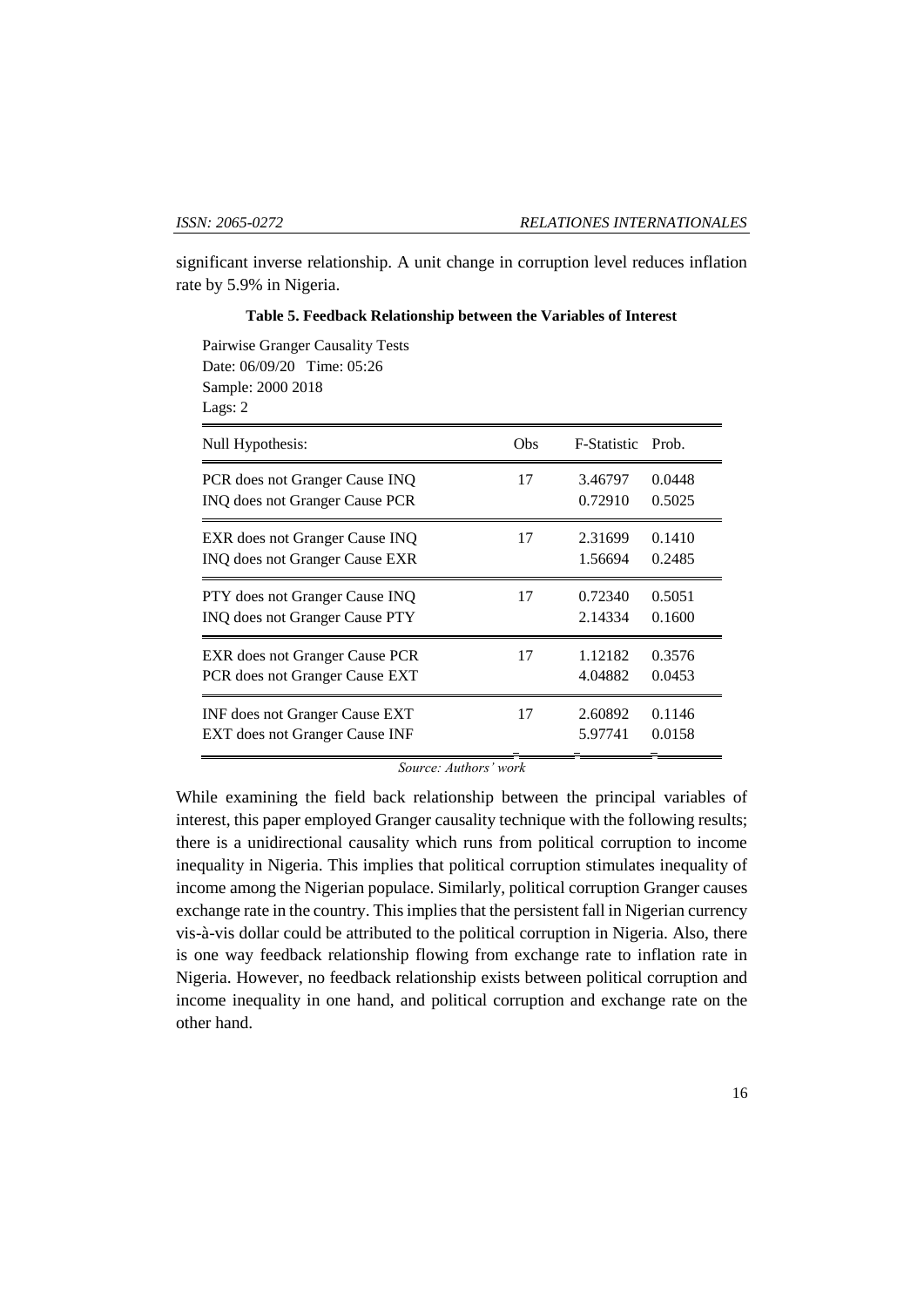## **4. Conclusion and Recommendation**

Investigation into the relationship between political corruption, income inequality and poverty between 2000 and 2019 has been carried out in this study within the framework of fully modified ordinary least square and Granger causality. Consequently, the findings that emerged in this work could be enunciated thus; political corruption and income inequality have a significant negative relationship in Nigeria. This shows that political corruption does not stimulate income inequality in Nigeria However, corruption and poverty head count have an insignificant direct relationship in Nigeria. This implies that the current level of poverty in Nigeria was motivated by political corruption in the country. In the same vein, corruption and exchange rate have a significant positive relationship. Political corruption could also be attributed to the persistent fall in Naira vis-à-vis dollar in the foreign exchange market. In addition, there is a unidirectional causality which runs from political corruption to income inequality in Nigeria. This implies that political corruption stimulates inequality of income among the Nigerian populace. Similarly, political corruption Granger causes exchange rate in the country. This implies that the persistent fall in Nigerian currency vis-à-vis dollar could be attributed to the political corruption in Nigeria. Also, there is one way feedback relationship flowing from exchange rate to inflation rate in Nigeria. However, no feedback relationship exists between political corruption and income inequality in one hand, and political corruption and exchange rate on the other hand. In a nutshell, it could be concluded that political corruption is responsible for the rise in poverty level in Nigeria, Also, political corruption Granger causes income inequality in Nigeria. Against this backdrop, the study makes the following recommendations to the policy makers in Nigeria that any time the goal of the policy makers is to reduce poverty and inequality of income among the Nigerians, policy that will address political corruption should be effectively implemented. In the same line, ant graft institutions such as EFCC and ICPC should be strengthened in order to achieve their primary goals of curbing corruption in Nigeria.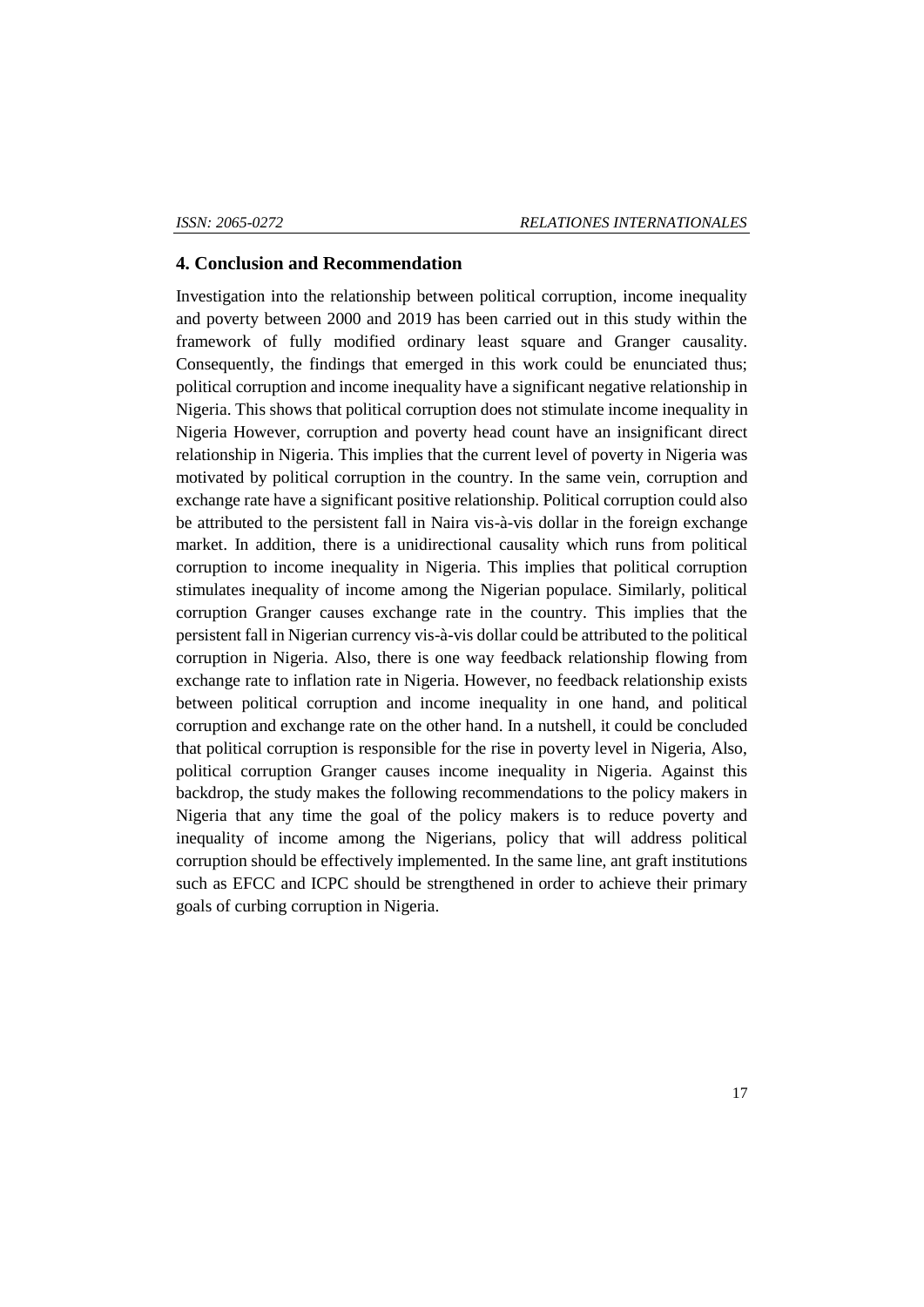#### **References**

Adebayo, B. (2018). *Nigeria overtakes India in extreme poverty ranking*. https://edition.cnn.com/2018/06/26/africa/nigeria-overtakesindiaextreme-poverty-intl/index.html 21.12.2018.

Adeleye, N. & Eboagu, C. (2019). Evaluation of ICT development and economic growth in Africa. *NETNOMICS: Economic Research and Electronic Networking*, Vol. 20, No. 1, pp. 31–53.

Aderemi, T. A.; Amusa, B.O.; Elufisian, O. O. & Abalaba, B.P. (2020). Does Capital Flight Move Nigeria to the World`s Poverty Headquarters? An Implication for Sustainable Development. *Journal of Academic Research in Economics*, Vol. 12, No. 1, pp. 31-44.

Ajisafe, R. A. (2016). Corruption and Poverty in Nigeria: Evidence from Ardl Bound Test and Error Correction Model. *Journal of Emerging Trends in Economics and Management Sciences* (JETEMS), Vol. 7, No. 3, pp. 156-163.

Aye, G. C. (2013). Causality between Financial Deepening, Economic Growth and Poverty in Nigeria. *The Business and Management Review*, Vol. 3, No. 3.

Dickey, D. A. & Fuller, W. A. (1981). Likelihood Ratio Tests for Autoregressive Time Series with a Unit Root. *Econometrica,* Vol. 49, pp. 1057-1072.

Eichengreen, B. & Gupta P. (2011). *The service sector as India's road to economic growth: National Bureau of Economic Research*. http://www.nber.org/papers/w16757

Ellis, J. (2012). Globalization, Corruption and Poverty Reduction. Transparency International Australia. *NSW*.

Estefania, C. A. (2010). Poverty and Corruption in Latin America: Challenges for a sustainable development strategy. *Revista Opera-Universidad Externado de Colombia.*

Granger, C. W. J. (1986). Developments in the Study of Cointegrated Economic Variable. *Oxford Bulletin of Economics and Statistics,* Vol. 48, pp. 213-228.

Gupta, S.; Davoodi, H. & Alonso-Terme, R. (2002). Does corruption affect income inequality and poverty? *Economics of Governance*, Vol. 3, pp. 23–45.

Ikubaje, J. (2014). *Nigeria Anti-Corruption Initiatives and the Constitution. Centre for Democracy and Development in Lagos*. Retrieved from https://www.academia.edu/5806946.

Johansen, S. & Juselius, K. (1990). Maximum Likelihood Estimation and Inference on Cointegration with Applications to Demand for Money. *Oxford Bulletin of Economics and Statistics,* Vol. 52, pp. 169- 210.

Justesen, M. K. and Bjornskov, C. (2014). Exploiting the Poor: Bureaucratic Corruption and Poverty in Africa. World Development, Vol. 58, PP. 106–115.

Matthew, O.; Osabohien, R.; Urhie, E.; Ewetan, O.; Adediran, O & Oduntan, E. (2019). Agriculture as a stimulant for sustainable development in ECOWAS. *Sustainability: The Journal of Record*, Vol. 12, No. 4, pp. 215–225.